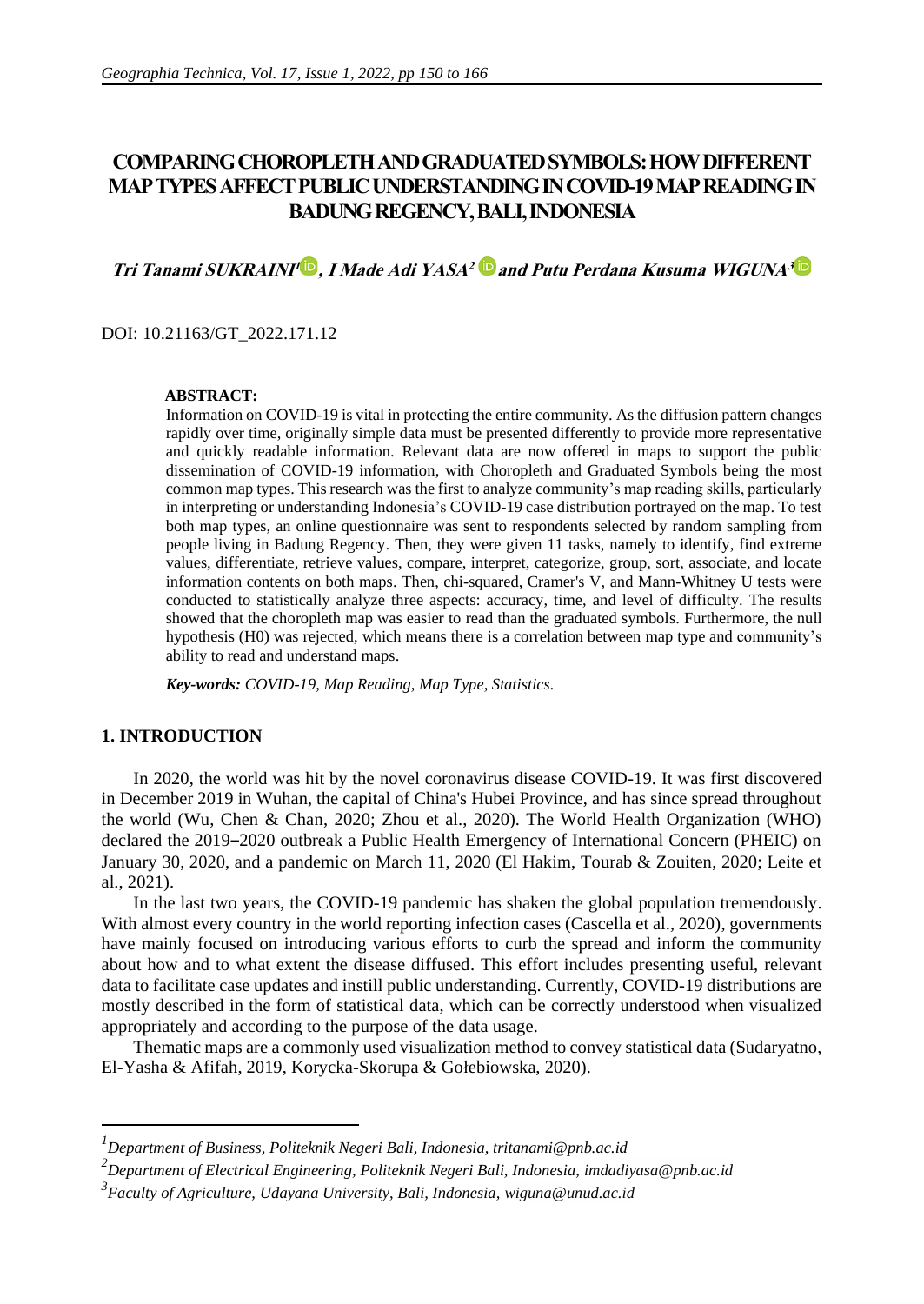Geographic Information System (GIS) and cartography are two different fields of study that share the map concept. GIS refers to a set of technologies that include the interface of hardware, software, data, procedures, and networks. GIS is used to store, display and represent, interpret, and analyze geospatial data. In other words, GIS is a group of information systems that store and represent data that are associated with specific places in the real world. (Cantwell & Milem, 2010; Prah & Štrubelj, 2018). GIS can show many different kinds of data in one map, such as streets, buildings, and vegetation. This enables people to see, analyze, and understand patterns and relationships more easily. During recent years, maps have become very popular and frequently produced cartographical outputs. Cartography deals with the method expression and communication of these facts and phenomena with symbols and graphs on a map (Voženílek, & Bělka, 2016; Kraak & Fabrikant, 2017).

Nowadays, most GIS software incorporates advanced representation and labeling possibilities, and thanks to the database, there are multiple symbolization possibilities. Database is a collection of related information that permits the entry, storage, input, output, and organization of data. A database management system (DBMS) serves as an interface between users and their databases (Magyari-Sáska, 2020). Spatial database systems are concerned with the representation and manipulation of data that have a geometrical or topological interpretation of the physical world (Fekihal, Jaluta & Osman, 2012; Susanto & Meiryani, 2019). Spatial databases connect users to the GIS database. Then the database was visualized into a map.

Data visualization with thematic maps has its advantage, i.e., the map displays data by adding geographical symbols to represent statistical values while showing their location and spatial distribution (He, Tang & Huang, 2011; Pánek, 2020). However, its effectiveness statistically depends on how frequently the target populations read maps. Also, it should be noted that GIS data representation needs to be adjusted to the circumstances of the map users (Havelková & Hanus, 2019; Słomska-Przech, Panecki & Pokojski, 2021).

The application of GIS is applied in various fields of study, one of which is in the health sector. There have been studies regarding the application of geospatial analysis in COVID-19, especially the studies that were focused on understanding the distribution patterns of the pandemic. The widespread use of GIS for COVID-19 response has demonstrated the power of geospatial technology in a spatial, territorial, locational and landscape perspective. The online dashboard, maps and near-live tracking of cases and COVID-19 related fatalities were the first of its kind and aided the scientific community and practitioners in comprehending the magnitude of the pandemic, distribution of vulnerability until the smallest neighborhood and act as a critical source of information during this pandemic (Dong, Du, & Gardner, L., 2020, Franco-Pardo, 2020, Ahasan, & Hossain, 2021, Permatasari, et al., 2021, Ahasan, et al.,2022).

As one of the countries severely hit by the pandemic, Indonesia draws on the ability and advantage of thematic maps to help produce chiefly choropleth and graduated symbol maps to visualize infection cases at the provincial and regency levels. **Fig. 1** shows the graduated symbol and choropleth maps of COVID-19 distribution in Indonesia derived from covid19.go.id (COVID-19 Handling Task Force, 2021a; COVID-19 Handling Task Force, 2021b).

The graduated symbol map contains red circles proportional to provincial cases—with nationwide cases as the comparison, while the choropleth map divides the provinces into four risk categories: high (colored red), moderate (orange), low (yellow), and no cases (green). Both show that Bali is among the provinces at risk and with a relatively high number of reported cases. Therefore, to contain the spread and prevent new COVID-19 outbreaks, it is imperative that the right map be disseminated to visualize and educate the public about the spatial distribution of COVID-19 and identify the highly impacted areas in Bali.

In the province, a high cumulative COVID-19 case can be found in Badung Regency. Most of its area is tourist destinations; therefore, to observe and anticipate potential COVID-19 spread, the regency requires comprehensive information to be presented in an easy-to-understand map. This study aimed to analyze the public understanding of the COVID-19 distribution data in Badung Regency using two subtypes of thematic maps, namely graduated symbol map and choropleth map.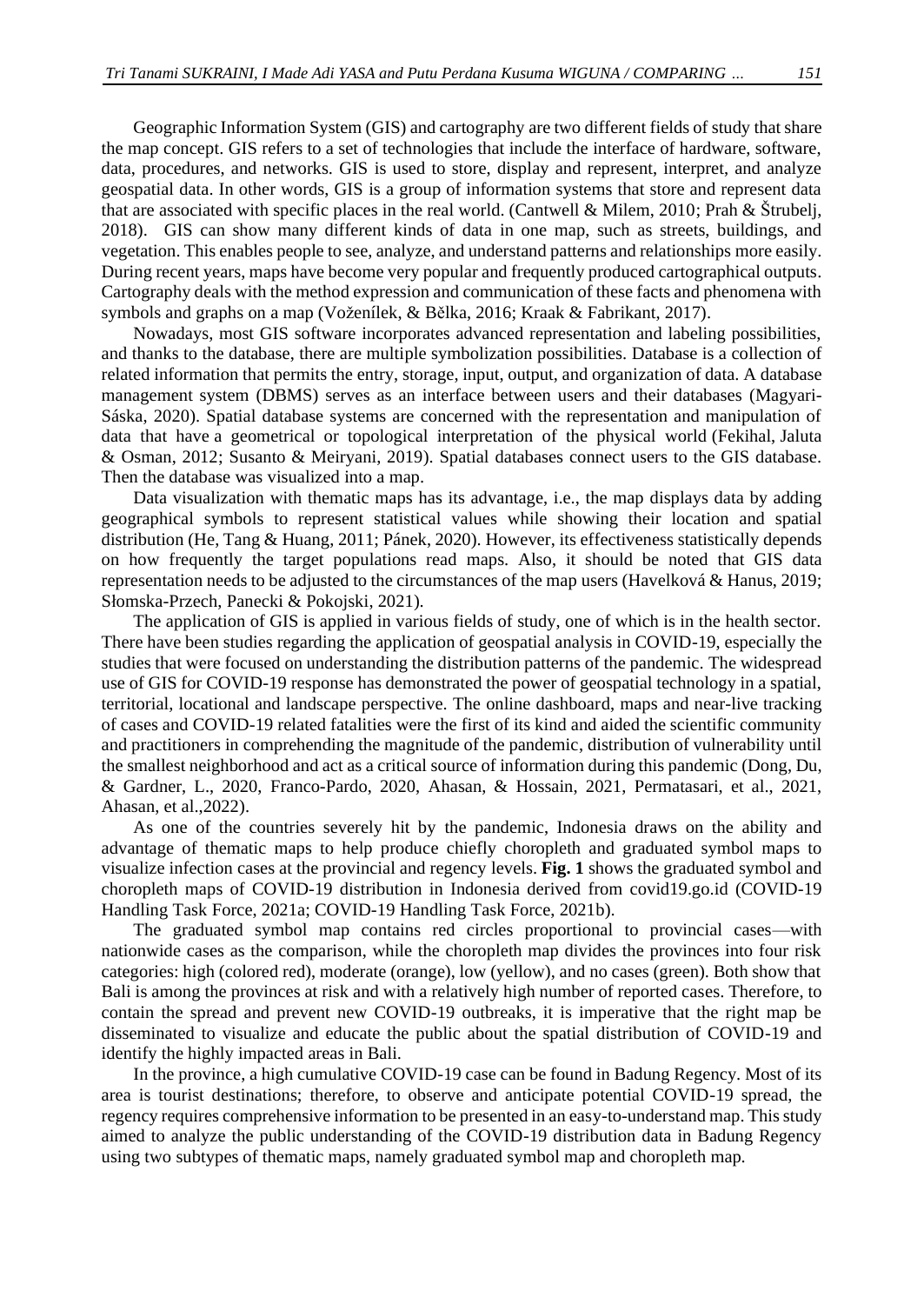

**Fig. 1.** The graduate symbol (top) and choropleth map (bottom) visualizing COVID-19 case distribution in Indonesia.

# **2. STUDY AREA**

The study area is Badung Regency, Bali Province, Indonesia, which lies from 8°14'20" to  $8\degree50\degree52\degree$  S and from 115°55'03" to 115°26'51" E. Badung has an area of 418.52 km<sup>2</sup> consisting of six districts: Kuta Selatan, Kuta, Kuta Utara, Mengwi, Petang, and Abiansemal, and 62 villages (Krisnandika, Wijaya & Ambarawati et al., 2019, BPS-Statistics of Badung Regency, 2019). **Fig. 2** shows the research location.

## **3. DATA AND METHODS**

This study used COVID-19 distribution data in 62 villages of the six districts in the Badung Regency. It aimed to analyze the community's ability to read or understand statistical data presented in thematic maps, i.e., graduated symbol and choropleth maps. The map reading test refers to the use of comparison matrices and different tasks—expressed in questions or commands—formulated and tested by Słomska-Przech and Galebiowska (2021). Participants were asked to compare which map was easier to understand by firstly completing eleven tasks: to identify, to find extreme values, to distinguish, to retrieve values, to compare, to interpret, to categorize, to group, to sort, to associate, and to locate. Then, the responses to these tasks were analyzed from three aspects: accuracy, time, and difficulty level. Accuracy measures how accurately the public answers each question or responds to each command. Time measures the speed with which the public responds, while the level of difficulty indicates how the public assesses the difficulty of the tasks given for each map. **Fig. 3** shows the maps sent to participants for the map reading test.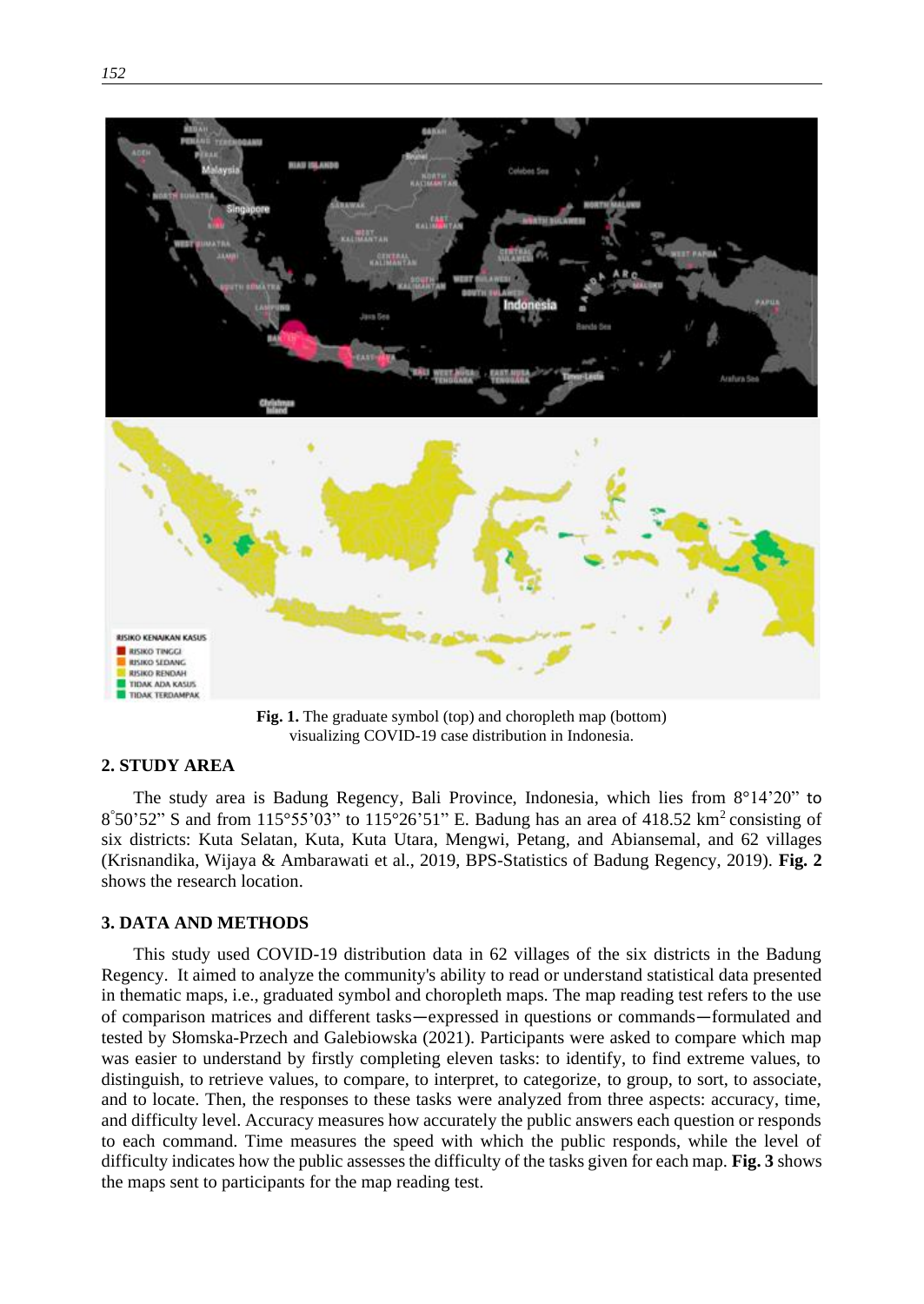

**Fig. 2.** Research location.



**Fig. 3.** COVID-19 case distribution maps for the map reading test: graduated symbols map (left) and choropleth map (right).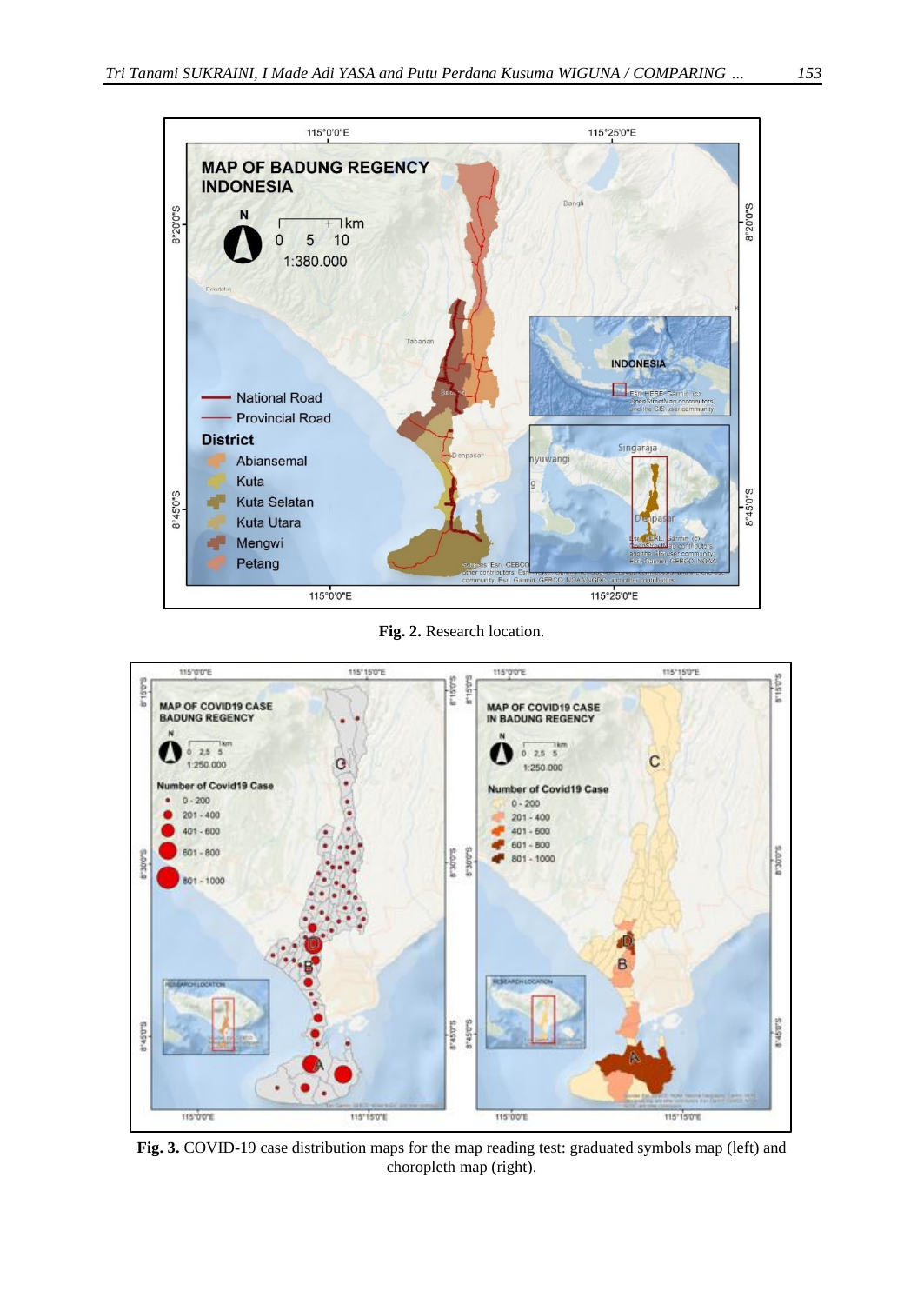The test involved 120 participants or respondents selected by random sampling from the people living in Badung Regency. They were divided into two groups: 60 were asked to read the choropleth map and 60 others read the graduated symbols map. The respondents were 18–35 years old, comprising 77.5% female (93 respondents) and 22.5% male (27). Regarding their map reading frequency, 24.2% (29) stated that they never used or read maps, 23.3% (28) read maps once a week, and the remainder 52.5% (63) read or used maps more than once a week, be it Google Maps, Google Earth, or other applications with map features. The age range was selected based on the assumption that the respondents in this demography were more active in searching for information related to COVID-19 and more accustomed to using information and communication technology, including maps.

The research was the first to analyze the best map for understanding COVID-19 pandemic distribution in Indonesia. It employed an experimental research design that tested three aspects of map reading using descriptive statistical analysis: accuracy, time, and difficulty level. In addition, it also analyzed the correlation between two variables, namely map type and the public's ability to read maps using Chi-squared, Cramer's V, and Mann-Whitney U tests, which were selected for analysis because of the nature of data (Ahammed  $\&$  Smith, 2019). In light of this, the formulated hypothesis was as follows:

## *Ho: There is no correlation between map type and the public's ability to understand the map H1: There is a correlation between map type and the public's ability to understand the map*

Pearson's chi-square test was used to test the significance of a categorical variable relationship. However, it cannot measure how closely related or correlated the two categorical variables are. To measure the closeness of the relationship between categorical variables, which can use the Phi coefficient, the coefficient of congruence and the Cramer's V correlation. According to Field (2009) and Okeke (2019) the three tests can both describe the relationship between two variables if the data matrix is 2x2. However, when the variable has more than two categories or different matrix dimensions, Cramer'V produces the best value. Therefore, in the case of this study, the Cramer'v correlation test is used because the matrix formed in this case is 2x2 for accuracy and 2x3 for difficult.

The use of the chi square test table is also equipped with the results of the Fisher's exact test which can also test the significance of the relationship between two variables. The condition for using the Pearson chi-square test is that when there are cells or squares, with an expected frequency value of less than 5, then the Pearson chi-square statistical sampling distribution will get inaccurate results. The analysis in this study resulted in 0% expected frequency value of less than 5 so, the chi square test was appropriate to be used in this analysis (McHugh, 2013; Kim, 2017).

While the Mann Whitney U Test is a non-parametric test used to determine the difference in the median of 2 independent groups if the dependent variable data scale is ordinal or interval/ratio but not normally distributed. Based on this definition, the Mann Whitney U Test requires data to be on an ordinal, interval or ratio scale (Hazra & Gogtay, 2016; Siddiqui, et al., 2016). In the cases tested, for testing accuracy and difficult, the Chi-Square method is used because the data used is on an ordinal category. Meanwhile, Time uses two types of data, namely ordinal and ratio. That is ordinal for map type and ratio for time. Time data were gathered from 2 groups, in which the variables are independent of each other, meaning that the data comes from different groups or are not paired so that the Man Whitney U Test method is used.

The test instrument sent online to the respondents contained eleven (11) tasks with corresponding questions or commands. The respondents were asked to pinpoint the label A, B, C, or D or their combinations on the map (T2, T3, T7, T8), to choose a sentence that correctly described the marked area on the map (T1, T5, T6, T10, T11), to sort the data according to the instructions (T9), and to determine the amount of data (T4). Questions were inputted and set in a census-based mobile phone application; hence, the online data collection process. The tasks and their respective questions or commands are presented in **Table 1**. **Fig. 4** shows the research flowchart.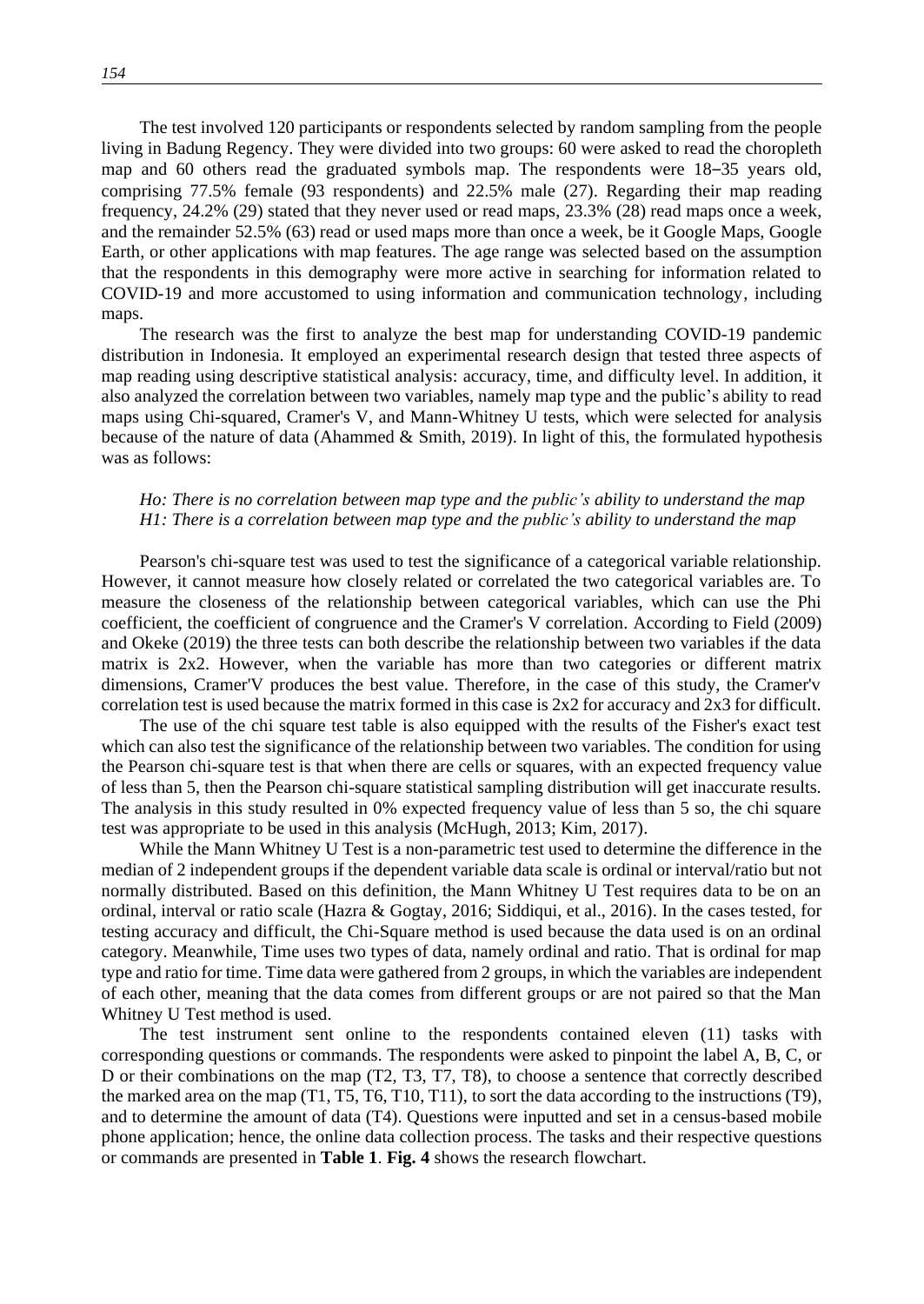| ×                | × |
|------------------|---|
| ٦<br>I<br>$\sim$ |   |

| Code<br><b>Question/Command</b><br>Task                                  | <b>Answer Options</b>                                                                               |
|--------------------------------------------------------------------------|-----------------------------------------------------------------------------------------------------|
| Choose the sentence that                                                 | A. In the northern part of the research area                                                        |
| correctly describes the area                                             | B. In the southern part of the research area                                                        |
| T1<br>To identify<br>with 201 to 400 COVID-19                            | C. At the center of the research area                                                               |
| patients.                                                                | D. In the northern and southern parts of the research area                                          |
| To find                                                                  | A. A-B                                                                                              |
| Choose a location with the<br>highest reach of COVID-19<br>T2<br>extreme | <b>B.</b> A-C                                                                                       |
| values<br>cases.                                                         | C. A-D                                                                                              |
|                                                                          | $D. B-D$                                                                                            |
| Choose an area whose                                                     | A. A-B                                                                                              |
| COVID-19 patients are in<br>Tо<br>T3                                     | <b>B.</b> A-C                                                                                       |
| distinguish<br>the range of 201-400 and<br>$601 - 800.$                  | $C. A-D$<br>D. B-A                                                                                  |
|                                                                          | A. 201-400                                                                                          |
| What is the range of the                                                 |                                                                                                     |
| To retrieve<br><b>T4</b><br>number of COVID-19                           | $B.401 - 600$                                                                                       |
| values<br>patients in region D?                                          | $C. 601-800$                                                                                        |
|                                                                          | D. $801-1000$                                                                                       |
| Identify the $area(s)$                                                   | A. Located at the south and center of the map                                                       |
| showing the lowest and<br>T5<br>To compare                               | B. Located at the edge of the map                                                                   |
| highest reach of COVID-19<br>cases.                                      | C. Located at the north, south, and center of the map                                               |
|                                                                          | D. Located at the north and edge of the map<br>A. Region B has the highest number of COVID-19 cases |
|                                                                          | B. Regions B and D have the same range of COVID-19                                                  |
|                                                                          | cases                                                                                               |
| <b>T6</b><br>To interpret<br>Choose the right sentence.                  | C. All areas bordering Region C have the same range of                                              |
|                                                                          | COVID-19 cases                                                                                      |
|                                                                          | D. Region A has the same range of COVID-19 cases as the                                             |
|                                                                          | neighboring area on the west                                                                        |
|                                                                          | A. D                                                                                                |
| Which region is marked<br>Tо<br>with the lowest COVID-19<br>Т7           | B. C                                                                                                |
| categorize<br>case?                                                      | C. B                                                                                                |
|                                                                          | D. A                                                                                                |
| Group the regions that have                                              | A. A-B                                                                                              |
| T8<br>the same range of COVID-<br>To group                               | B. A-C<br>C. A-D                                                                                    |
| 19 cases.                                                                | D. B-D                                                                                              |
|                                                                          | A. A-B-C                                                                                            |
| Sort the regions in order of                                             | B. C-B-A                                                                                            |
| T9<br><b>To sort</b><br>the lowest to highest                            | $C.$ D-C-B                                                                                          |
| COVID-19 cases.                                                          | $D. B-C-D$                                                                                          |
|                                                                          | A. Regions A and B have the same range of COVID-19                                                  |
|                                                                          | cases                                                                                               |
| Choose a sentence that                                                   | B. Regions A and B are located on the south side of the                                             |
| <b>T10</b><br>To associate<br>describes the correlation                  | map                                                                                                 |
| between two areas.                                                       | C. Regions B and C have the same range of COVID-19<br>cases                                         |
|                                                                          | D. Regions A and D have the same range of COVID-19                                                  |
|                                                                          | cases                                                                                               |
| Choose the sentence that                                                 | A. Located at the south of the area                                                                 |
| describes the location with                                              | B. Located at the edge of the area                                                                  |
| To locate<br>T11<br>the highest number of                                | C. Located at the center and south of the area                                                      |
| COVID-19 cases.                                                          | D. Located at the north of the area                                                                 |

|                                                                            | Table 1. |
|----------------------------------------------------------------------------|----------|
| Tasks, questions or commands, and answer options for the Map Reading test. |          |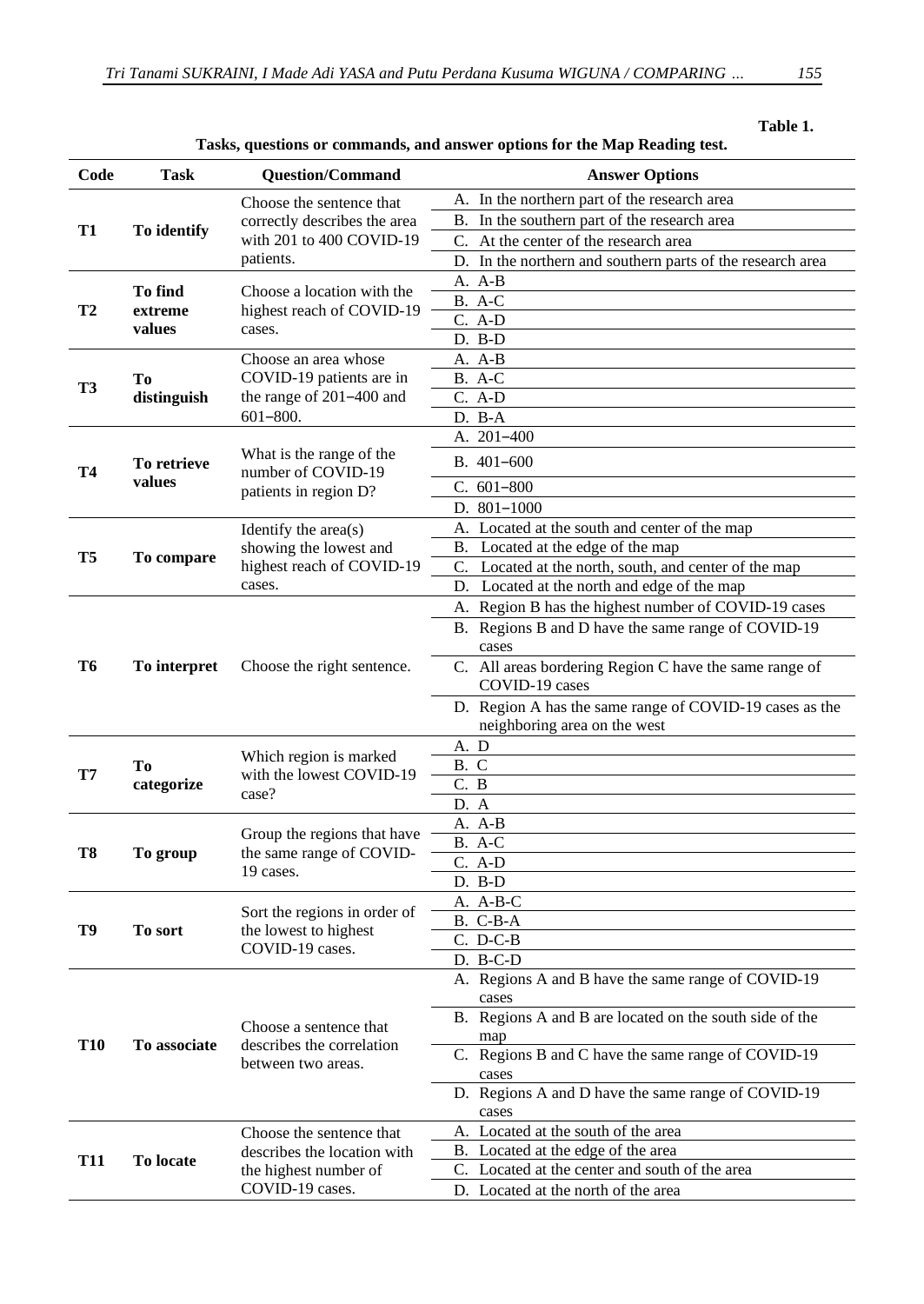

**Fig. 4.** The research flowchart.

## **4. RESULTS**

This section presents the descriptive analysis results for three map reading aspects (accuracy, time, and difficulty level) and the correlation analysis between map type and the public's ability to read maps. **Figures 4, 5, and 6** show the accuracy of answers for each task, the difficulty of understanding the two COVID-19 maps based on the given task, and the speed of map reading. The average accuracy of answers for the 11 tasks was 68%. The best results were shown by the group of respondents who read the choropleth map, with 73% correct answers. For comparison, 63% correct answers were obtained from the graduated symbols map group. Regarding difficulty level, 54% of the respondents stated that it was easy to read the choropleth map type, whereas 11% found it difficult. As for the graduated symbols map, it was easy to read according to 25% of the respondents but difficult for the other 12%. Based on this information, it can be inferred that the shares of respondents perceiving the two maps as difficult to read were only slightly different. In addition, the average time to read the maps and answer each question or command was 31.97 seconds. The choropleth map group took 28.15 seconds, while the graduated symbols map group required a longer time to complete the task, averagely 35.78 seconds. Lastly, inferential statistics were employed to analyze the correlation between map type and the community's map reading ability. The sections below describe the correlation analysis with every aspect of map reading.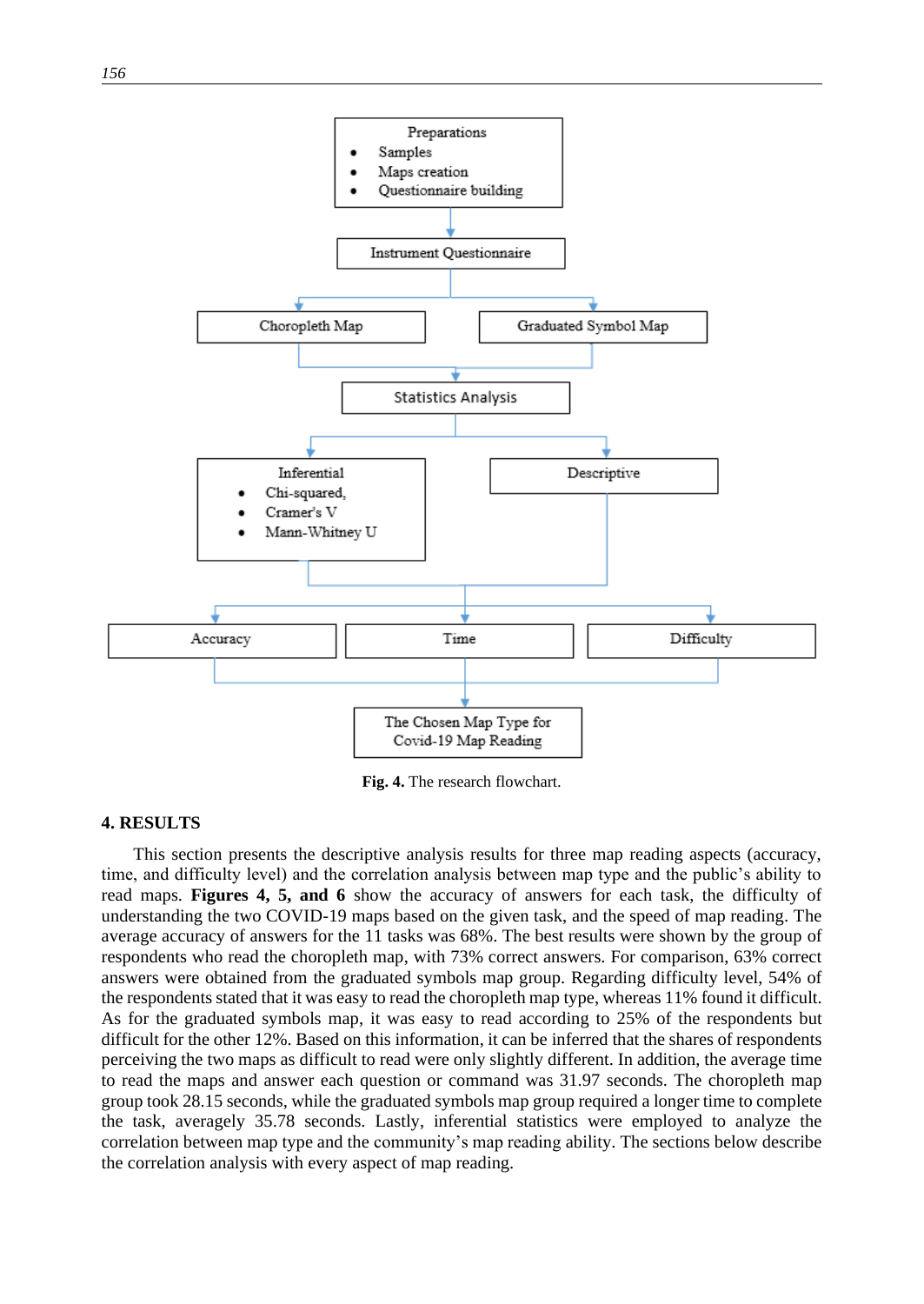

**Fig. 4.** Accuracy of answers in the COVID-19 map reading test for choropleth and graduated symbols maps per task (presented in frequency).



**Fig. 5.** Difficulty levels of the COVID-19 map reading for choropleth and graduated symbols maps per task (presented in frequency).



**Fig. 6.** Answer time boxplot for choropleth and graduated symbols maps.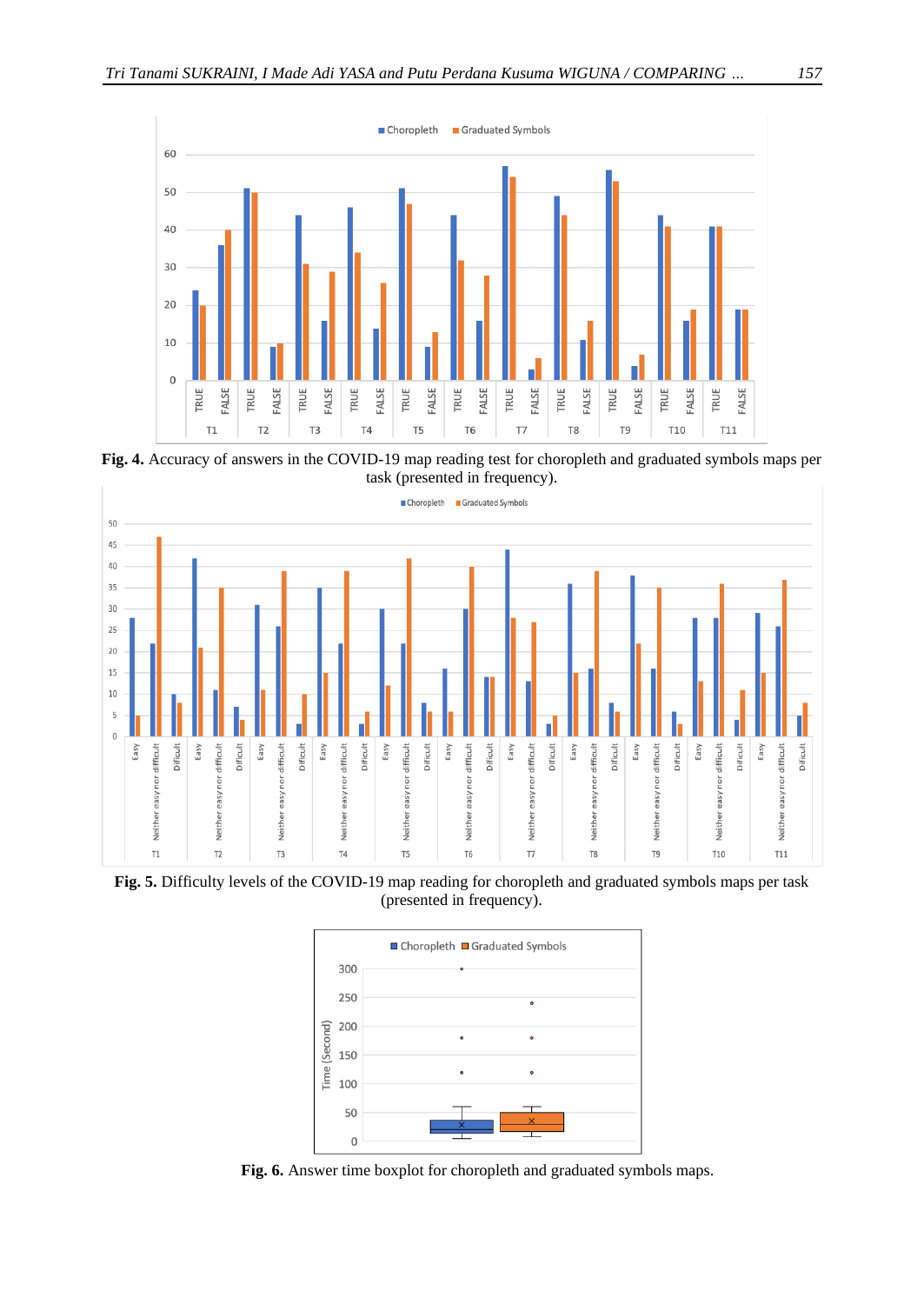The boxplot shows that the time data distribution on the graduated symbols map is more spread out than Choropleth, with the standard deviation obtained is 24.4 for GS and 22.1 for Choropleth. This proves that the data is not normally distributed so that the measurement of the center value is measured using the median with the Choropleth median is 30 seconds and Graduated Symbols is 21 seconds. **Table 2** shows the descriptive analysis for answer time.

| The descriptive analysis for Answer Time. |                                        |           |  |  |  |
|-------------------------------------------|----------------------------------------|-----------|--|--|--|
|                                           | Choropleth<br><b>Graduated Symbols</b> |           |  |  |  |
| count                                     | 660                                    | 660       |  |  |  |
| mean                                      | 28,15                                  | 35,781818 |  |  |  |
| std                                       | 22,142323                              | 24,40256  |  |  |  |
| min                                       | 5                                      | 8         |  |  |  |
| 25%                                       | 14                                     | 17,75     |  |  |  |
| 50%                                       | 21                                     | 30        |  |  |  |
| <b>75%</b>                                | 36                                     | 50        |  |  |  |
| max                                       | 300                                    | 240       |  |  |  |

|                                           | Table 2. |
|-------------------------------------------|----------|
| The descriptive analysis for Answer Time. |          |

## **4.1. Correlation between Map Type and Accuracy of the Answer**

 The chi-squared and Cramer's V tests were used to determine the correlation between map type and the community's ability to read maps based on the first aspect, i.e., accuracy. In this case, the proposed hypothesis was as follows:

- *Ho: There is no correlation between map type and the accuracy of the answer as an aspect of the public's ability to understand the map*
- *H1: There is a correlation between map type and the accuracy of the answer as an aspect of the public's ability to understand the map*

**Tables 3 and 4** show the chi-square and Cramer's V test results, respectively. The first correlation analysis produced a Pearson chi-square of 13.808 and a significance value (p-value) of 0.0000. To test the null hypothesis, the chi-square value (count) was compared with the chi-square table, and it was found that the former was higher than the latter  $(13.808 > 3.841459)$ , which means that H0 is rejected. Then, the p-value was deemed significant because it was smaller than 0.05 (pvalue  $= 0.000 < 0.05$ ), which means that H0 is rejected. Because the two analyses rejected the Ho, it can be concluded that there is a correlation between map type and the accuracy of the answer as an aspect or subset of the community's ability to understand the map. Furthermore, the Cramer's V test produced a value of  $0.102$  and a p-value of  $0.0000 > 0.05$ . It means that there is a correlation between map type and the accuracy of the answer, confirming the chi-squared test results.

|                                     | Chi-Squared test results for the Answer Accuracy. |    |                                                  |                                | Table 3.                             |
|-------------------------------------|---------------------------------------------------|----|--------------------------------------------------|--------------------------------|--------------------------------------|
|                                     | <b>Value</b>                                      | df | Asymptotic<br><b>Significance</b><br>$(2-sided)$ | Exact<br>$Sig. (2 -$<br>sided) | <b>Exact</b><br>$Sg. (1 -$<br>sided) |
| <b>Pearson Chi-Square</b>           | 13.808 <sup>a</sup>                               |    | .000                                             |                                |                                      |
| <b>Continuity Correction</b> b      | 13.373                                            |    | .000                                             |                                |                                      |
| <b>Likelihood Ratio</b>             | 13.846                                            |    | .000                                             |                                |                                      |
| <b>Fisher's Exact Test</b>          |                                                   |    |                                                  | .000                           | .000                                 |
| <b>Linear-by-Linear Association</b> | 13.797                                            |    | .000                                             |                                |                                      |
| <b>N</b> of Valid Cases             | 1.320                                             |    |                                                  |                                |                                      |
|                                     |                                                   |    | $\sim$ $\sim$                                    |                                | .                                    |

a. 0 cells (0.0%) have an expected count of less than 5. The minimum expected count is 211.50;

b. Computed only for a 2x2 table.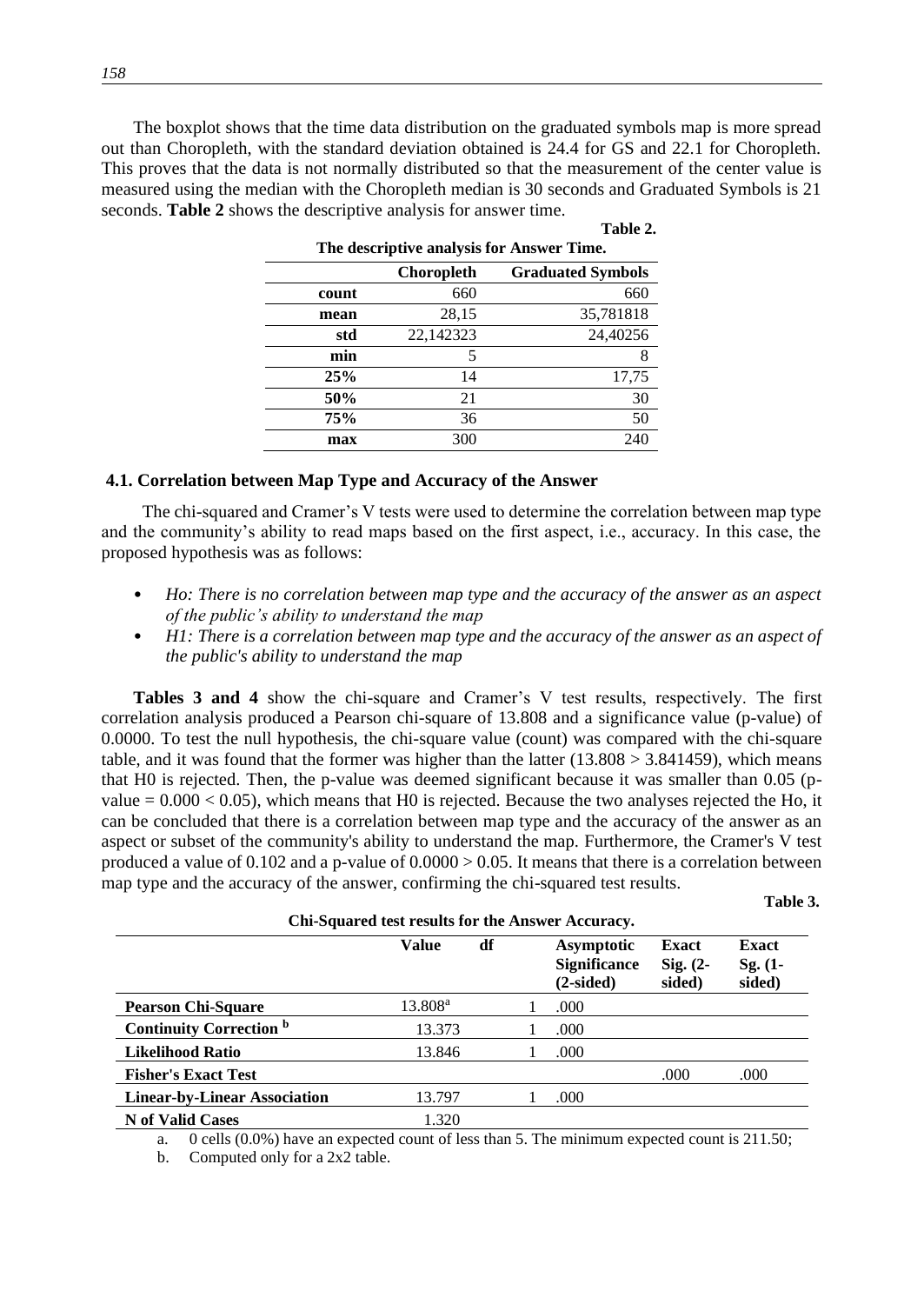|                           | Cramer's V test results for the Answer Accuracy. |       | Table 4.                           |
|---------------------------|--------------------------------------------------|-------|------------------------------------|
|                           |                                                  | Value | Approximate<br><b>Significance</b> |
| <b>Nominal by Nominal</b> | Phi                                              | .102  | .000                               |
|                           | <b>Cramer's V</b>                                | .102  | .000                               |
| N of Valid Cases          |                                                  | 1320  |                                    |

**Table 5** shows the inferential statistical test results per task. It shows that only T3, T4, and T6 are significant. These results indicate a correlation between map type and accuracy for T3 To distinguish, T4 To retrieve values, and T6 To interpret. For T3, the chi-square count > chi-square table  $(6.009 > 3.841459)$ , and the p-value was  $0.014 < 0.05$ ; both rejected the H0. In conclusion, there is a correlation between map type and the accuracy of the public in distinguishing a particular map object. For T4, the chi-square count  $>$  chi-square table (5.4  $>$  3.841459), and the p-value was 0.02  $<$ 0.05; both rejected the H0. Thus, there is a correlation between map type and the accuracy of the public in retrieving values of a specific map object. Similarly, for T6, the chi-square count > chisquare table  $(5.167 > 3.841459)$ , and the p-value was  $0.023 < 0.05$ , rejecting the H0. These results indicate a correlation between map type and the accuracy of the public in interpreting a particular situation portrayed on the map.

**Inferential statistics for the Answer Accuracy.**

 **Table 5. Table 5. Table 5. Table 5. Table 5. Table 5. Table 5. Table 5. Table 5. Table 5. Table 5. Table 5. Table 5. Table 5. Table 5. Table 5. Table 5. Table 5. Table 3. Table 3.**

|                                       | Imerential statistics for the Allswer Accuracy. |       |            |       |
|---------------------------------------|-------------------------------------------------|-------|------------|-------|
| Task                                  | Chi-squared                                     | p     | Cramer's V | D     |
| T1 To identify                        | 0.574                                           | 0.449 | 0.069      | 0.449 |
| T <sub>2</sub> To find extreme values | 0.063                                           | 0.803 | 0.023      | 0.803 |
| T <sub>3</sub> To distinguish         | 6.009                                           | 0.014 | 0.224      | 0.014 |
| <b>T4 To retrieve values</b>          | 5.4                                             | 0.02  | 0.212      | 0.02  |
| T5 To compare                         | 0.891                                           | 0.345 | 0.086      | 0.345 |
| T6 To interpret                       | 5.167                                           | 0.023 | 0.208      | 0.023 |
| T7 To categorize                      | 1.081                                           | 0.298 | 0.095      | 0.298 |
| T8 To group                           | 1.195                                           | 0.274 | 0.1        | 0.274 |
| T9 To sort                            | 0.901                                           | 0.343 | 0.087      | 0.343 |
| T <sub>10</sub> To associate          | 0.363                                           | 0.547 | 0.055      | 0.547 |
| T11 To locate                         | $\mathbf{0}$                                    |       | $\Omega$   |       |
| <b>ACCURACY</b>                       | 13.808                                          | 0.000 | 0.102      | 0.000 |

#### **4.2. Correlation between Map Type and Answer Time**

In addition to the accuracy of the answer, the correlation between map type and the public's ability to read maps was also tested using the second aspect, i.e., time. Therefore, the following hypothesis was formulated:

- *Ho: There is no correlation between map type and answer time as an aspect of the public's ability to understand the map*
- *H1: There is a correlation between map type and answer time as an aspect of the public's ability to understand the map*

**Table 6** shows the Mann-Whitney U test results for the answer time. The results included a significance value (p-value) of  $0.000 < 0.05$ , thus rejecting the H0. In other words, there is a correlation between map type and the answer time as an aspect or subset of the community's map reading ability.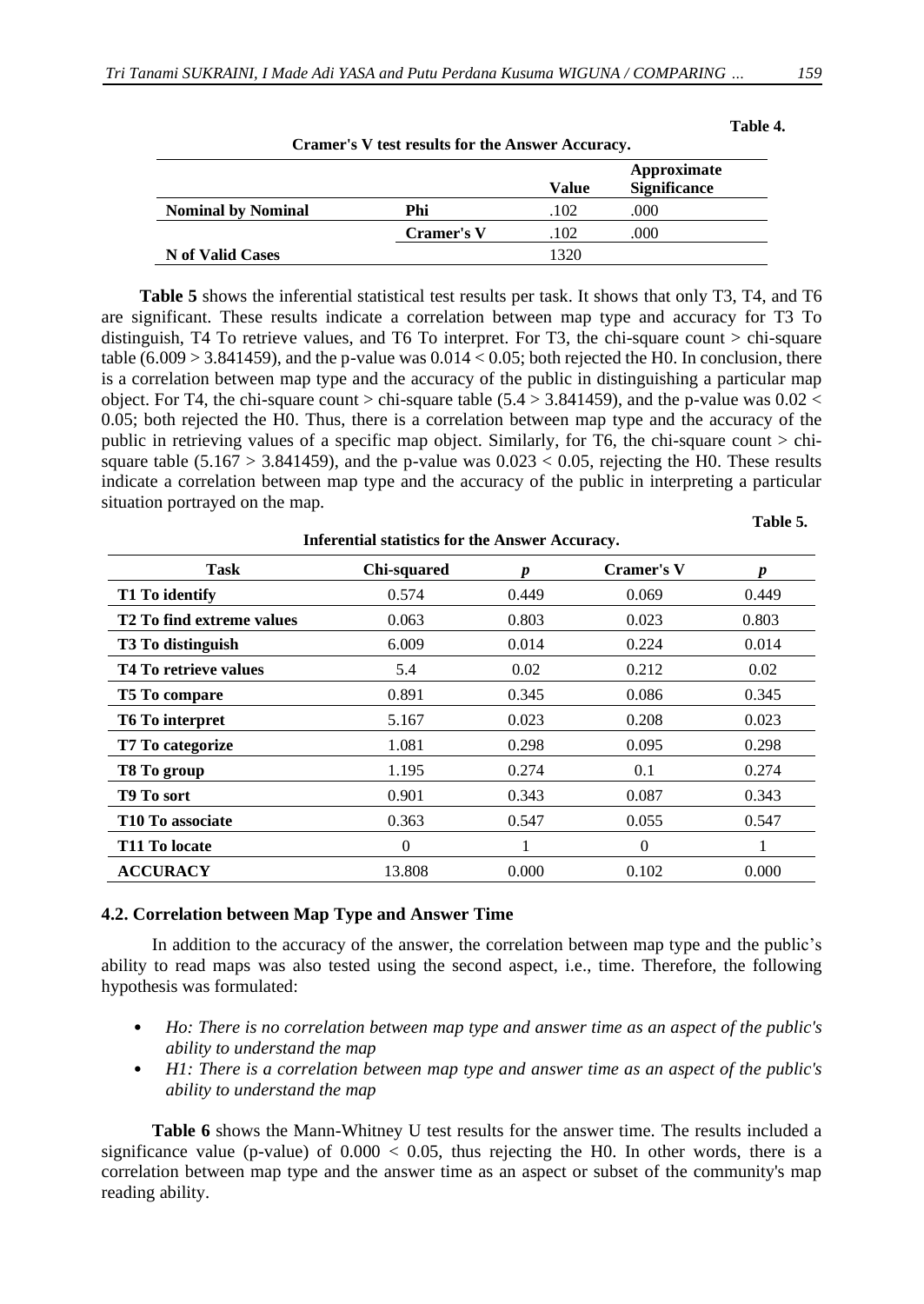| Mann-Whitney U test results for the Answer Time. | Table 6.   |
|--------------------------------------------------|------------|
| <b>Test Statistics</b>                           | Time       |
| <b>Mann-Whitney U</b>                            | 168566.500 |
| Wilcoxon W                                       | 386696.500 |
| 7.                                               | $-7.118$   |
| Asymo. Sig. (2-tailed)                           |            |

**Table 7** shows the inferential statistical test results for the answer time per task. In general, the figures in this table indicate a correlation between map type and answer time. However, five tasks are insignificant because their p-values were higher than 0.05, i.e., T2 To find extreme values was 0.59, T3 To distinguish 0.945, T1 To identify 1,000, T9 To sort 0.069, and T10 To associate 0.18. These p-values indicate a failure to reject the null hypothesis (Ho). In other words, there is no correlation between map type and the time the public requires to understand maps, especially to find extreme values, to distinguish and categorize a particular object, to sort map objects based on a situation, and to associate or correlate two areas. In contrast, the Ho is rejected for T1, T4, T5, T6, T8, and T11, whose p-value was smaller than 0.05. Consequently, there is a correlation between map type and the time the public takes to understand the map, specifically to identify, retrieve values, compare, interpret, group, and locate objects on the map.

 **Table 7. Table 7.** 

| <b>Inferential statistics for the Answer Time.</b>       |        |       |  |  |  |
|----------------------------------------------------------|--------|-------|--|--|--|
| <b>Mann-Whitney U</b><br>$\boldsymbol{p}$<br><b>Task</b> |        |       |  |  |  |
| T1 To identify                                           | 1073.5 | 0.000 |  |  |  |
| T <sub>2</sub> To find extreme values                    | 1440   | 0.59  |  |  |  |
| T3 To distinguish                                        | 1787   | 0.945 |  |  |  |
| <b>T4 To retrieve values</b>                             | 1050.5 | 0.000 |  |  |  |
| T5 To compare                                            | 1388   | 0.03  |  |  |  |
| T6 To interpret                                          | 1283   | 0.006 |  |  |  |
| T7 To categorize                                         | 1800   | 1.000 |  |  |  |
| T8 To group                                              | 935.5  | 0.000 |  |  |  |
| T9 To sort                                               | 1454.5 | 0.069 |  |  |  |
| T <sub>10</sub> To associate                             | 1348.5 | 0.18  |  |  |  |
| T11 To locate                                            | 1004.5 | 0.000 |  |  |  |
| TIME                                                     | 168566 | 0.000 |  |  |  |

#### **4.3. Correlation between Map Type and Difficulty of the Map-Reading Tasks**

The third aspect tested to determine the correlation between map type and the public's ability to read maps is difficulty level. Similar to accuracy and answer time, this correlation was assessed using inferential statistics (the chi-squared and Cramer's V) to test the hypothesis below:

- *Ho: There is no correlation between map type and difficulty of the task as an aspect of the public's ability to understand the map*
- *H1: There is a correlation between map type and difficulty of the task as an aspect of the public's ability to understand the map*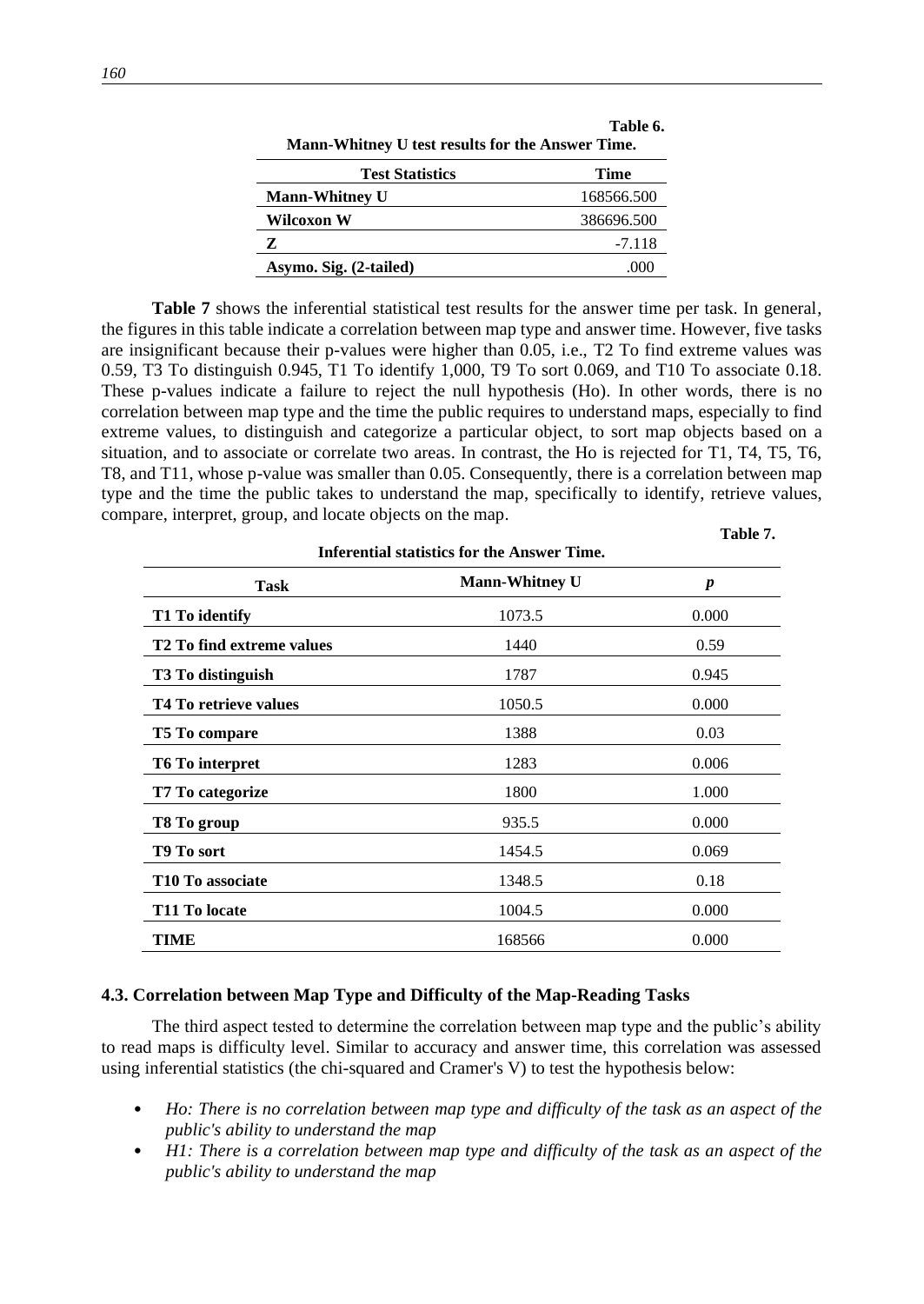**Tables 8 and 9** show the chi-squared and Cramer's V test results for the difficulty level, respectively. To test the null hypothesis, the calculated chi-square value (count) was compared with the chi-square table, and the level of significance was set at 0.05. The results can be described as follows:

- *Chi-square count (125.282) > chi-square table (5.9915), then H0 is rejected*
- $P-value = 0.000 < 0.05$ , then H0 is rejected.

The two analyses rejected the null hypothesis (Ho). In other words, there is a correlation between map type and the difficulty level of the map-reading task as an aspect or subset of the public's ability to understand the map. Furthermore, the Cramer's V test yielded a value of 0.308 and a p-value of  $0.000 < 0.05$ . It can be concluded that there is a correlation between map type and the difficulty level of the map-reading tasks, confirming the chi-squared test results.

**Table 8. Table 8.** 

| Chi-Squared test results for the Task Difficulty. |                   |    |                                           |  |  |
|---------------------------------------------------|-------------------|----|-------------------------------------------|--|--|
|                                                   | <b>Value</b>      | df | Asymptotic<br>Significance<br>$(2-sided)$ |  |  |
| <b>Pearson Chi-Square</b>                         | $125.282^{\rm a}$ | 2  | .000                                      |  |  |
| <b>Likelihood Ratio</b>                           | 127.788           | 2  | .000                                      |  |  |
| <b>Linear-by-Linear Association</b>               | 73.031            |    | .000                                      |  |  |
| N of Valid Cases                                  | 1.320             |    |                                           |  |  |

a. 0 cells (0.0%) have an expected count of less than 5. The minimum expected count is 76

|                           | Cramer's V test results for the Task Difficulty. |       | Table 9.                           |
|---------------------------|--------------------------------------------------|-------|------------------------------------|
|                           |                                                  | Value | Approximate<br><b>Significance</b> |
| <b>Nominal by Nominal</b> | Phi                                              | .308  | .000                               |
|                           | Cramer's V                                       | .308  | .000                               |
| <b>N</b> of Valid Cases   |                                                  | 1320  |                                    |

**Table 10** summarizes the inferential statistical test results per task.

|  |  |  |  |  | Inferential statistics for the Task Difficulty. |  |
|--|--|--|--|--|-------------------------------------------------|--|
|--|--|--|--|--|-------------------------------------------------|--|

 **Table 10. Table 10.** 

| <b>Task</b>                                   | Chi-squared | p     | Cramer's V | p     |
|-----------------------------------------------|-------------|-------|------------|-------|
| T1 To identify                                | 25.31       | 0.000 | 0.459      | 0.000 |
| T <sub>2</sub> To find extreme values         | 20.34       | 0.000 | 0.412      | 0.000 |
| T <sub>3</sub> To distinguish                 | 15.893      | 0.000 | 0.364      | 0.000 |
| T <sub>4</sub> T <sub>0</sub> retrieve values | 13.738      | 0.001 | 0.338      | 0.001 |
| T5 To compare                                 | 14.25       | 0.001 | 0.345      | 0.001 |
| T6 To interpret                               | 5.974       | 0.05  | 0.223      | 0.05  |
| T7 To categorize                              | 8.956       | 0.011 | 0.273      | 0.011 |
| T8 To group                                   | 18.551      | 0.000 | 0.393      | 0.000 |
| T9 To sort                                    | 12.345      | 0.002 | 0.321      | 0.002 |
| T <sub>10</sub> To associate                  | 9.754       | 0.008 | 0.285      | 0.008 |
| T <sub>11</sub> To locate                     | 7.067       | 0.029 | 0.243      | 0.029 |
| <b>DIFFICULTY</b>                             | 125.282     | 0.000 | 0.308      | 0.000 |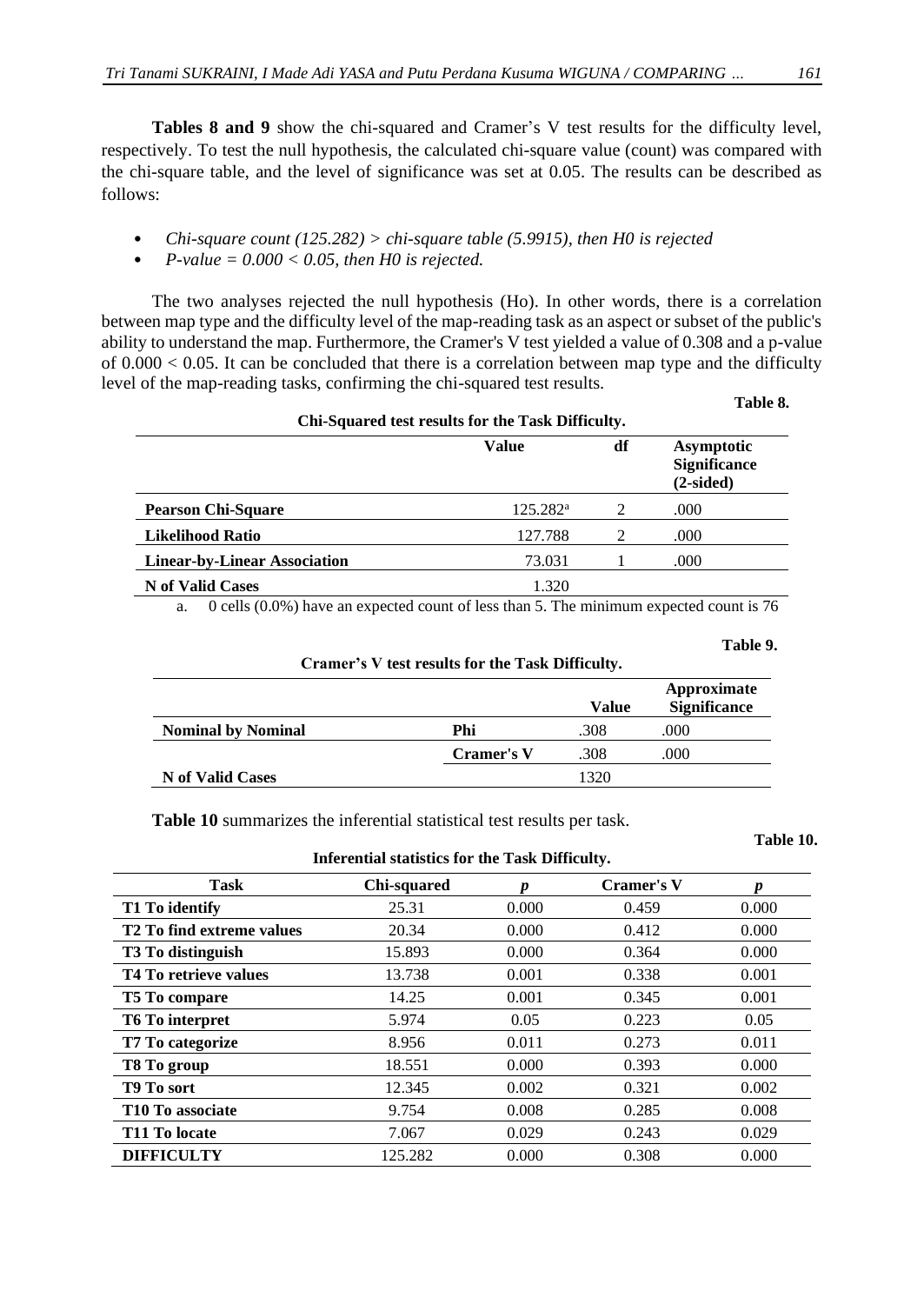It shows that almost all of the tasks are significant, except for T6 To interpret. Its chi-square was 5.974, whereas that of the other ten tasks was higher than 5.9915. Therefore, the chi-square value of T6 was smaller than 5.9915, indicating a failure to reject Ho. Moreover, the p-value derived from both chi-squared and Cramer's V tests was equal to 0.05, confirming the chi-squared test results for T6. Overall, there is no correlation between map type and the difficulty of interpreting a particular object portrayed on the map.

## **4.4. Spatial Distribution**

Spatial distribution of map reading results is very important for the education and public health sectors in order to effectively solve problems in the area and find ways to prevent the spread of the epidemic. **Fig. 7** shows the different result between choropleth map reading (top) and graduated symbol map reading (bottom). Both are presented in choropleth map.



**Fig. 7.** Distribution of Map Reading Results Presented in Choropleth Map. Top: Result of Choropleth Map Reading. Bottom: Result of Graduated Symbol Map Reading.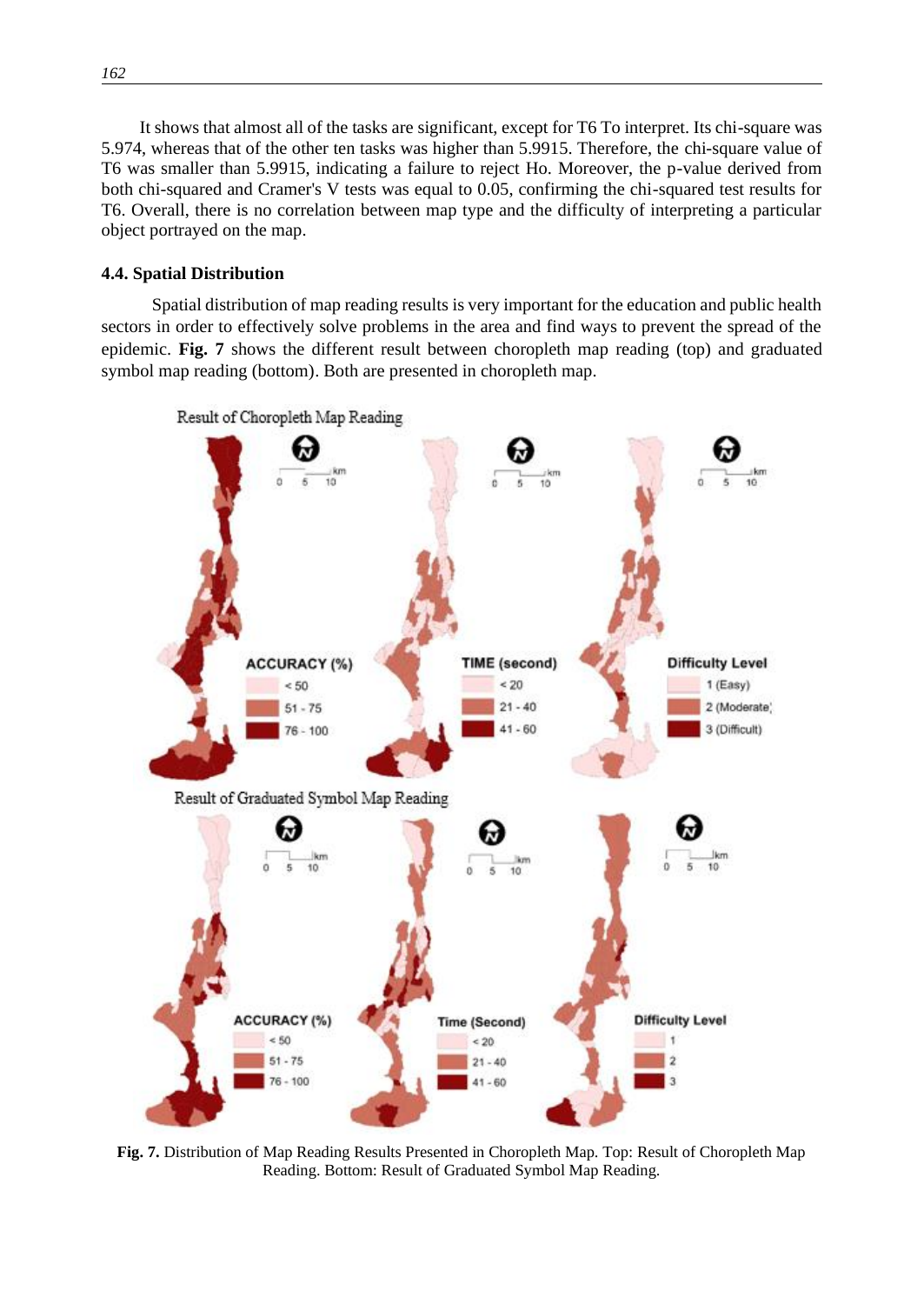The results show that, spatially, people have better accuracy, time and difficulty levels when reading choropleth maps. Respondents in the southern region of Badung Regency answered with an accuracy of more than or equal to 76%. This result can be related to the condition of the southern area which is a tourism location, so that people are more accustomed to reading maps or using maps. Very few areas had less than 50% accuracy and spent more than 40 seconds when reading the Chropleth map. Respondents also chose the choropleth map as a map that is easier to read, indicated by a lower level of difficulty than the graduated symbol map.

Meanwhile, reading a graduated symbol map shows results that are not as good as reading a choropleth map. In general, this can be caused by people who are not used to reading graduated symbol maps. This can be seen from the distributions of respondents who answered with poor accuracy, spent more time and experienced higher level of difficulty.

#### **5. DISCUSSION**

The correlation analysis between map type and the accuracy of the answer showed different results for all map-reading tasks. The descriptive analysis revealed that the public is able to find location points on both the choropleth and graduated symbols maps (T11). This statement is true for the public's ability to find extreme values (T2), compare (T5), categorize (T7), group (T8), sort (T9), and associate (T10). Although there are only slight differences in the ability to read both maps, the map reading accuracy is better for the choropleth map. In contrast, significant differences are observed in the ability to distinguish (T3), retrieve values (T4), and interpret (T6) data on the map. In this case, the public exhibits a better ability to complete these tasks on the choropleth map. This statement is confirmed by the statistical results, i.e., chi-square values, p-values, and Cramer's V values, which indicate a strong correlation between map type and the accuracy of the answer provided to distinguish, retrieve values, and interpret map objects. Overall, the choropleth map is considered capable of presenting the best results in terms of accuracy.

Based on the second aspect, the average time the public requires to complete each task on the choropleth map is 28.15 seconds. However, it takes a longer time for the public to finish the same question or command on the graduated symbols map, i.e., 35.78 seconds. Statistically, they can quickly identify (T1), retrieve values (T4), compare (T5), interpret (T6), group (T8), and locate (T11) information on the map.

As for the third aspect, more respondents (54%) find that it is easy to read the choropleth map, whereas fewer (25%) perceive the graduated symbols map as easy to read. These findings are supported by the statistical analysis results, which indicate that almost all tasks are significant, except for T6 To interpret. However, T6 does not give a statistically significant effect on the overall measurements for the difficulty of the map-reading tasks because its p-value is very low. The choropleth map is considered easier to read in terms of identifying (T1), finding extreme values (T2), differentiating (T3), retrieving values (T4), comparing (T5), categorizing (T7), grouping (T8), sorting (T9), associating (T10), and locating (T11) its information content.

In general, the public answers accurately, takes a shorter answer time, and findsit easy to retrieve values (T4) from both maps. They provide the correct answers and experience little to no difficulty in distinguishing (T3) and interpreting (T6). Further, they require a relatively quick time and experience little to no difficulty in identifying (T1), comparing (T5), grouping (T8), and locating (T11) the information contents of both maps. Lastly, they do not experience a significant challenge in finding extreme values (T2), categorizing (T7), sorting (T9), and associating (T10) particular objects portrayed on the map.

The results of this study indicate that the choropleth map shows the best results for each data analyzed (accuracy, time, and level of difficulty). Based on the statistically significant tasks, it can be summarized in the order of the highest to the lowest: related to the difficulty of the map-reading tasks (10 out of 11 tasks), the answer time (6 out of 11), and the accuracy of the answers (3 out of 11).

A research from Słomska-Przech and Galebiowska (2021) shows that when it comes to the overall results, the best metrics of performance (answer accuracy and time) for all tasks were obtained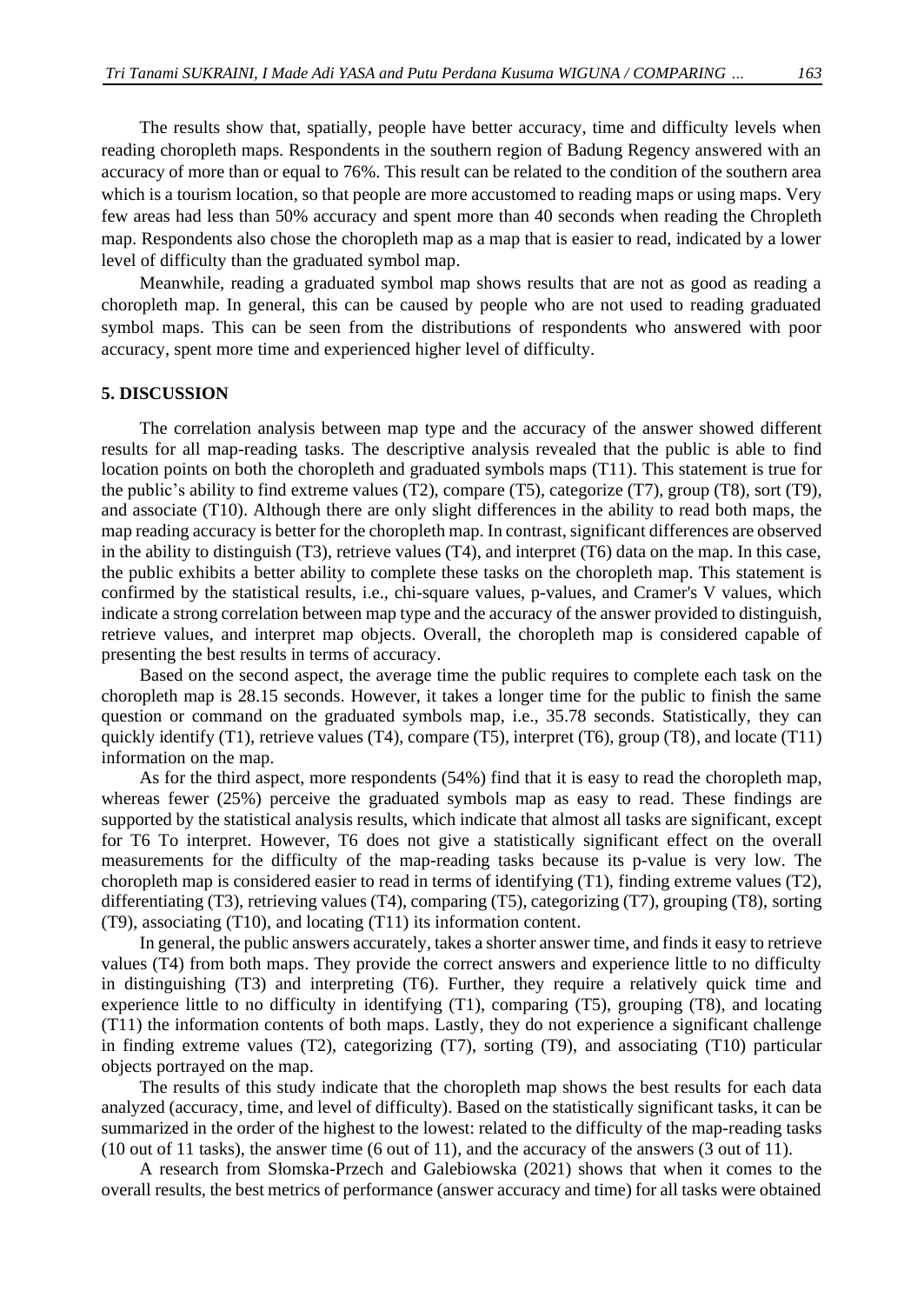when working with the choropleth map. It means that choropleth map was used in many tasks and field of study, not only in Indonesia but also abroad. Similar task and methodology were also used by Słomska-Przech, Panecki & Pokojski, (2021) who compared the usability of heat maps with different levels of generalization. The objective (the correctness of the answer, response times) and subjective (response time self-assessment, task difficulty, preferences) metrics were measured. The tasks for map reading were used widely and were able to measure the benefits of the map by giving tasks to the map reader. It is worth comparing the effectiveness of numbers on maps with other methods of data presentation—for example, heat maps, isopleths, etc (Korycka-Skorupa & Gołebiowska, 2020).

## **6. CONCLUSIONS**

The average accuracy or correctness of the answer for the choropleth and graduated symbols maps is 73% and 63%, respectively. For the first aspect (i.e., difficulty level), 54% of the respondents claim that it is easier to read the choropleth map, whereas 25% perceive the graduated symbols map as easy to read. The average time required to read and answer each question or command on the choropleth map is 28.15 seconds, which is faster than completing the same task on the graduated symbols map (35.78 seconds). In other words, it takes more time to answer questions or respond to commands using the graduated symbols map.

Based on the analysis results for the three aspects (accuracy, time, and level of difficulty), it appears that the choropleth map is easier to understand. Each has been analyzed for their correlations with map type as the subsets of the map-reading ability. The hypothesis tests revealed that there is a correlation between map type and the public's ability to understand the map based on accuracy, task difficulty, and answer time.

This study shows that the choropleth map becomes an effective and preferred map for understanding information about COVID-19. The choropleth map is considered the easiest solution to map spatial phenomena related to COVID-19. This condition may have positive and negative sides. On the one hand, choropleth maps are a powerful way of presenting spatial data. On the other hand, the creation of choropleth map must be done carefully to avoid mistakes. The use of the map depends on the purpose and the problem to be solved. Therefore, mappers cannot restrict the use to one type of map and may not ignore other types of maps. Research related to cartography, must pay attention to every type of map.

# **R E F E R E N C E S**

- Ahammed, F. & Smith, E. (2019). Prediction of Students' Performances Using Course Analytics Data: A Case of Water Engineering Course at the University of South Australia. *Education Sciences*, 9(3), 245, 1‒15. doi:10.3390/educsci9030245.
- Ahasan, R., & Hossain, M. M. (2021). Leveraging GIS and spatial analysis for informed decision-making in COVID-19 pandemic. *Health Policy and Technology*, 10(1), 7–9. https://doi.org/10.1016/j.hlpt.2020.11.009.
- Ahasan R, Alam MS, Chakraborty T and Hossain MM. (2022). Applications of GIS and geospatial analyses in COVID-19 research: A systematic review [version 2; peer review: 1 approved, 1 approved with reservations]. *F1000Research*, 9:1379. https://doi.org/10.12688/f1000research.27544.2.
- BPS-Statistics Agency of Badung Regency. (2019). *Badung in Numbers*. Mangupura: Central Bureau of Statistics of Badung Regency
- Cantwell, B. & Milem, J.F. (2010). Locating Space and Place in the College Access Debate: New Tools for Mapping and Understanding Educational Inequity and Stratification,Editor(s): Penelope Peterson, Eva Baker, Barry McGaw. *International Encyclopedia of Education (Third Edition),* Elsevier. https://doi.org/10.1016/B978-0-08-044894-7.00120-2.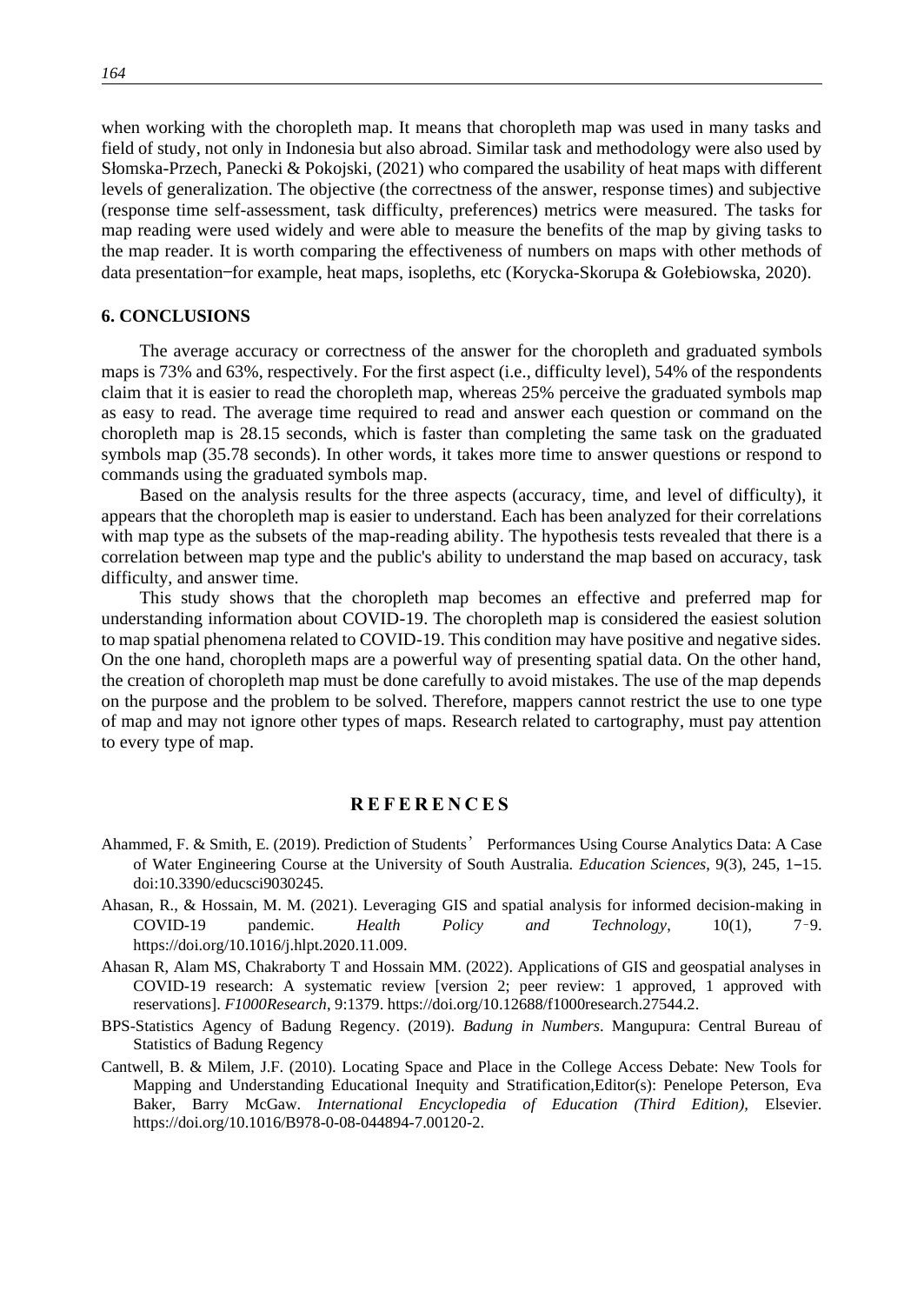- Cascella, M., Rajnik, M., Aleem, A., Dulebohn, S. C., & Di Napoli, R. (2021). *Features, Evaluation, and Treatment of Coronavirus (COVID-19)*. In StatPearls. StatPearls Publishing.
- COVID-19 Handling Task Force. (2021a, October 24). *Peta Sebaran COVID-19 (Covid-19 Distribution Map).* https://covid19.go.id/peta-sebaran-covid19.
- COVID-19 Handling Task Force. (2021b, October 24). *Peta Zonasi Risiko (Risk Zonation Map).* https://covid19.go.id/peta-risiko.
- Dong, E., Du, H. & Gardner, L. (2020). An interactive web-based dashboard to track COVID-19 in real time. *Lancet Infect Dis*. 20(5), 533–534. doi: 10.1016/S1473-3099(20)30120-1
- Elhakim, M., Tourab, S.B. & Zouiten, A. (2020). COVID-19 Pandemic in Djibouti: Epidemiology and the Response Strategy Followed to Contain the Virus During the First Two Months, 17 March to 16 May 2020. *PLoS ONE*. 15(12), 1–12. https://doi.org/10.1371/journal.pone.0243698.
- Field, A. (2009) *Discovering Statistics Using SPSS*. 3rd Edition, Sage Publications Ltd., London.
- Franch-Pardo, I., Napoletano, B.M., Rosete-Verges, F. & Billa,L. (2020). Spatial analysis and GIS in the study of COVID-19. A review. *Science of the Total Environment*, 739. https://doi.org/10.1016/j.scitotenv.2020.140033.
- Fekihal, M., Jaluta, I. & Osman, I. (2012). Multidimensional Index Structure for Spatial Database Management Systems*. Journal of Computing Press*, 4(2), https://sites.google.com/site/journalofcomputing.
- Havelková, L. & Hanus, M. (2019). Map skills in education: a systematic review of terminology, methodology, and influencing factors. *Review of International Geographical Education Online* (RIGEO), 9(2), 361–401. http://www.rigeo.org/vol9no2/Number2Summer/RIGEO-V9-N2-6.pdf.
- Hazra, A., & Gogtay, N. (2016). Biostatistics Series Module 3: Comparing Groups: Numerical Variables. *Indian Journal of Dermatology*, 61(3), 251–260. https://doi.org/10.4103/0019-5154.182416.
- He, M., Tang, X. & Huang, Y. (2011). To visualize spatial data using thematic maps combined with infographics. Proceedings - 2011 19th *International Conference on Geoinformatics*, *Geoinformatics* 2011. 1‒5. 10.1109/GeoInformatics.2011.5980880.
- Kim H. Y. (2017). Statistical Notes For Clinical Researchers: Chi-Squared Test and Fisher's Exact Test. Restorative Dentistry & Endodontics, 42(2), 152–155. https://doi.org/10.5395/rde.2017.42.2.152
- Korycka-Skorupa, J. & Gołebiowska, I.M. (2020). Numbers on Thematic Maps: Helpful Simplicity or Too Raw to Be Useful for Map Reading?. *ISPRS International Journal of Geo-Information*, 9(7), 1‒24. https://doi.org/10.3390/ijgi9070415.
- Kraak, M-J. & Fabrikant, S.I. (2017) Of maps, cartography and the geography of the International Cartographic Association. International Journal of Cartography, 3(1), 9-31. DOI: 10.1080/23729333.2017.1288535
- Krisnandika, A.A.K., & Wijaya, I.M.A.S., & Ambarawati, I.G.A.A, & Adi, A.A.A.M., & Tamura, Eisaku, T. & Hongo, C. (2019). Rice Productivity Growth during Nine Years in Badung Regency, Bali Province. *International Journal of Agriculture System*, 7(2), 106‒115. doi:10.20956/ijas.v7i2.1808.
- Leite, J.A., Gresh, L., Vicari, A., Gabastou, J.M., Perez, E., Aldighieri S, et al. (2021). COVID-19 laboratory preparedness and response in the Americas Region: Lessons learned. *PLoS ONE*, 16(6), 1–10. https://doi.org/10.1371/journal.pone.0253334.
- Magyari-Sáska, Z. (2020). Precipitation Used As Key Factor in Tapered Line Based River Representation*. Geographia Technica,* 15(2), 212‒221. doi:10.21163/GT\_2020.152.20.
- McHugh M. L. (2013). The Chi-Square Test of Independence. *Biochemia Medica*, 23(2), 143–149. https://doi.org/10.11613/bm.2013.018
- Okeke, C. (2019). Alternative Methods of Solving Biasedness in Chi Square Contingency Table. Academic *Journal of Applied Mathematical Sciences*. 1-6. doi:10.32861/ajams.51.1.6.
- Pánek, J. (2020). Spatial Visualisation, in Pászto, V., Jürgens, C., Tominc, P. & Burian, J. (Eds.). Spationomy: Spatial Exploration of Economic Data and Methods of Interdisciplinary Analytics. 207-219. *Springer International Publishing*, Cambridge. https://doi.org/10.1007/978-3-030-26626-4\_9
- Permatasari, A.L., Suherningtyas, I., Febriarta, E. & Wiguna, P.P.K. (2021). Analysis of Vulnerability to Covid-19 Transmission based on Building Function at Padukuhan Mancasan Kleben, Pandowoharjo, Sleman, Yogyakarta, Indonesia. *Forum Geografi*, 35(2). doi: 10.23917/forgeo.v35i2.13755